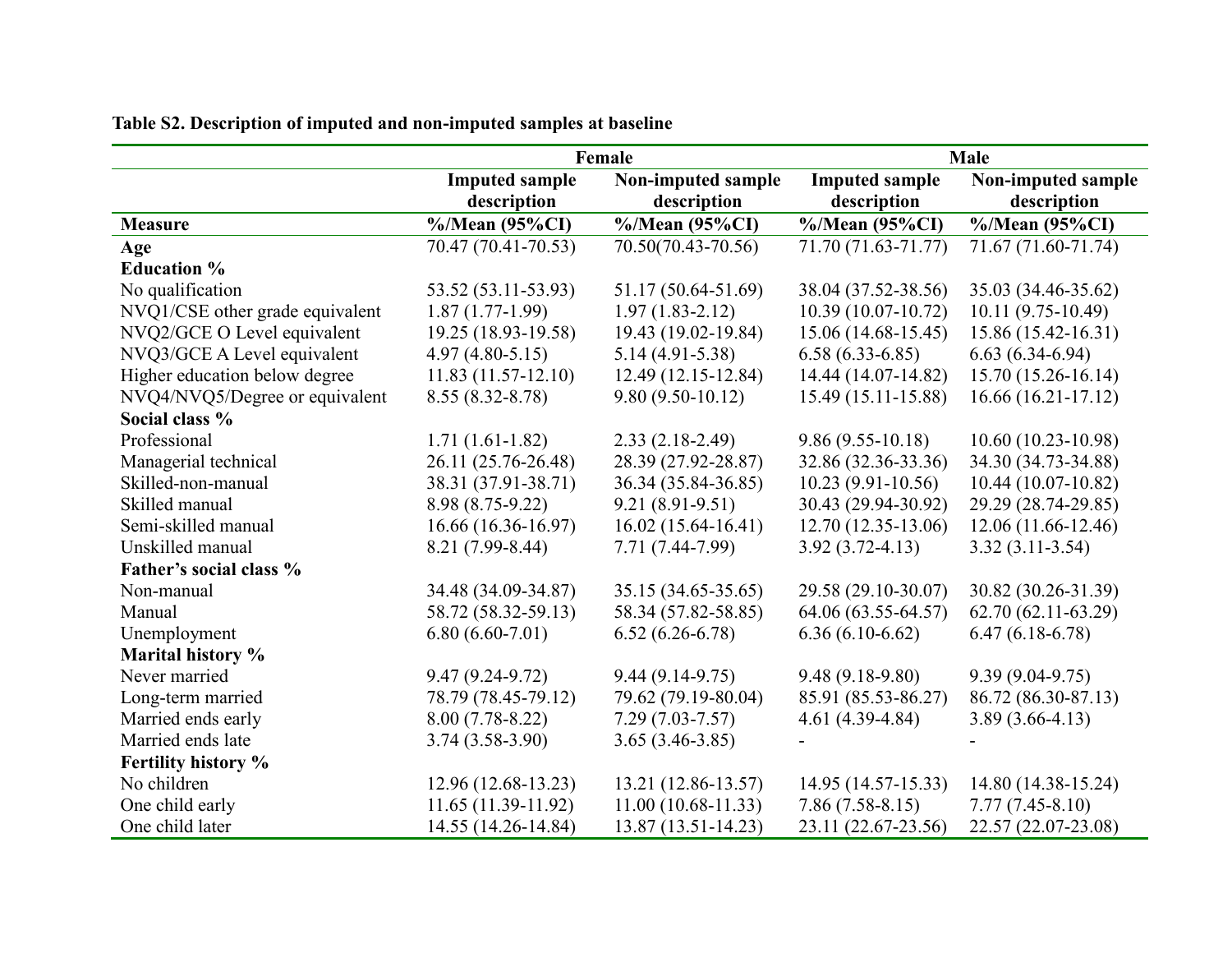|                                  | Female                |                        | <b>Male</b>           |                      |
|----------------------------------|-----------------------|------------------------|-----------------------|----------------------|
|                                  | <b>Imputed sample</b> | Non-imputed sample     | <b>Imputed sample</b> | Non-imputed sample   |
|                                  | description           | description            | description           | description          |
| <b>Measure</b>                   | $\%$ /Mean (95%CI)    | %/Mean (95%CI)         | $\%$ /Mean (95%CI)    | %/Mean (95%CI)       |
| Children early                   | 32.85 (32.46-33.23)   | 32.82 (32.33-33.31)    | 27.75 (27.27-28.23)   | 28.32 (27.77-28.67)  |
| Children later                   | $4.27(4.11-4.44)$     | $4.12(3.92 - 4.34)$    | 10.96 (10.63-11.30)   | $10.52(10.15-10.90)$ |
| Early large family               | 23.72 (23.38-24.07)   | 24.99 (24.54-25.44)    | 15.38 (15.00-15.77)   | $16.02(15.58-16.47)$ |
| Smoking %                        |                       |                        |                       |                      |
| Non-smoker                       | 87.59 (87.31-87.85)   | 88.58 (88.25-88.91)    | 88.16 (87.81-88.50)   | 87.86 (87.46-88.26)  |
| Smoker                           | 12.41 (12.15-12.69)   | $11.42(11.09-11.75)$   | 11.84 (11.50-12.19)   | $12.14(11.74-12.54)$ |
| <b>Drinking</b>                  | 88.72 (88.27-88.18)   | 94.44 (93.90-94.98)    | 138.35 (137.70-       | 137.45 (136.73-      |
|                                  |                       |                        | 139.00                | 138.01)              |
| Index of multiple deprivation%   |                       |                        |                       |                      |
| $\boldsymbol{0}$                 | 72.77 (72.40-73.13)   | 73.52 (73.06-73.98)    | 76.57 (76.12-77.02)   | 77.18 (76.67-77.69)  |
|                                  | 12.69 (12.42-12.96)   | 12.49 (12.15-12.84)    | 11.88 (11.54-12.23)   | $11.81(11.43-12.21)$ |
| $\overline{2}$                   | $5.82(5.63 - 6.02)$   | $5.80(5.56-6.05)$      | $4.85(4.63-5.08)$     | $4.85(4.60-5.12)$    |
| $\overline{\mathbf{3}}$          | $4.09(3.93-4.25)$     | $4.12(3.92 - 4.34)$    | $2.46(2.30-2.63)$     | $2.10(1.94-2.29)$    |
| $\overline{4}$                   | $1.73(1.62-1.84)$     | $1.61(1.49-1.75)$      | $1.93(1.79-2.08)$     | $1.86(1.70-2.03)$    |
| 5                                | $1.09(1.00-1.17)$     | $0.72(0.63-0.81)$      | $1.18(1.07-1.31)$     | $1.21(1.09-1.35)$    |
| 6                                | $0.89(0.82 - 0.97)$   | $0.90(0.80-1.00)$      | $0.60(0.52-0.69)$     | $0.73(0.63-0.84)$    |
| $\overline{7}$                   | $0.37(0.32 - 0.42)$   | $0.36(0.30-0.43)$      | $0.33(0.27-0.40)$     | $0.16(0.12-0.22)$    |
| $\,8\,$                          | $0.27(0.23-0.32)$     | $0.18(0.14-0.23)$      | $0.12(0.09-0.17)$     | $0.08(0.05-0.12)$    |
| 9                                | $0.29(0.25-0.34)$     | $0.300.25 - 0.36$      | $0.07(0.05-0.10)$     | 0.00                 |
| Non-pension wealth %             |                       |                        |                       |                      |
| $\theta$                         | 18.55 (18.24-18.87)   | $16.92(16.53 - 17.31)$ | $14.62(14.24-15.00)$  | 12.38 (11.98-12.79)  |
|                                  | 19.94 (19.61-20.27)   | 18.95 (18.54-19.36)    | 18.49 (18.08-18.90)   | 18.12 (17.66-18.60)  |
| $\overline{2}$                   | 20.30 (19.97-20.63)   | 20.50 (20.08-20.93)    | 19.64 (19.22-20.07)   | 19.50 (19.02-19.99)  |
| 3                                | 20.53 (20.20-20.86)   | 21.28 (20.85-21.71)    | 22.64 (22.19-23.08)   | 23.79 (23.27-24.31)  |
| $\overline{4}$                   | 20.68 (20.35-21.02)   | 22.36 (21.92-22.79)    | 24.62 (24.17-25.08)   | 26.21 (25.68-27.75)  |
| Partnership %                    |                       |                        |                       |                      |
| Not alone                        | 54.08 (53.67-54.49)   | 56.07 (55.55-56.59)    | 75.67 (75.20-76.12)   | 77.67 (77.16-78.17)  |
| alone                            | 45.92 (45.51-46.33)   | 43.93 (43.41-44.45)    | 24.33 (23.88-24.80)   | 22.33 (21.83-22.84)  |
| Self-rated health in childhood % |                       |                        |                       |                      |